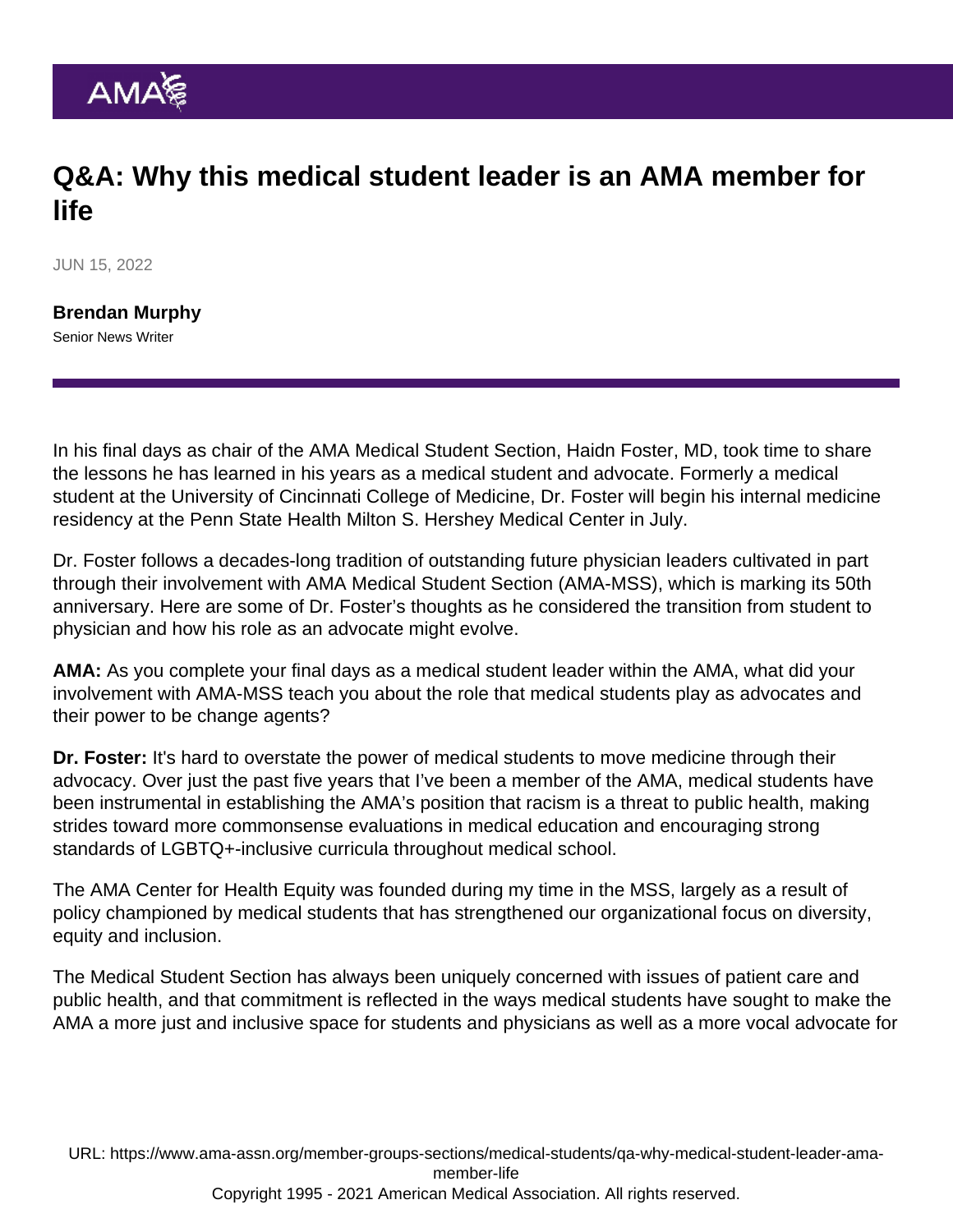equitable patient care.

AMA: You had quite a few roles in the section before becoming chair. What was your initial interest in the AMA?Dr. Foster: I became interested in the AMA during my first year in medical school. A group of students from my local campus section were making the trip to Chicago for [the AMA] Annual Meeting, and I really just tagged along to learn more about the organization. In that way, I think my story mirrors that of so many other students:

Once you get into that big ballroom and see your fellow students advocating on issues that they care deeply about, and then realize that advocacy can actually effect change throughout the organization and even the rest of the country, that's when I got hooked, and I've been involved ever since.

AMA: What are some of the section's accomplishments you are most proud of?Dr. Foster: I'm incredibly proud of the MSS' role in helping to make the AMA and American health care, more equitable and patient-centered. Our focus on racial justice, for example, has really moved the needle, and we're only just getting started.

One additional aspect of equity that holds special significance for me is LGBTQ+ health. So much of my own work in the AMA has been dedicated to ensuring that patients of all sexualities, gender identities and differences in sex development are able to receive accessible, culturally and clinically competent care.

It's been incredibly meaningful to play a role in the strong tradition of students being at the vanguard of advocacy for historically marginalized patients, and I'm proud to have worked on policy that will help LGBTQ+ patients receive the best possible care and educate tomorrow's physicians about LGBTQ+ health.

AMA: How do you see yourself continuing to work in those arenas, perhaps more clinically, as a resident physician?

Dr. Foster: From my earliest days in medical school, I was privileged to work with physician mentors who prioritized LGBTQ+-inclusive health care. It was from those physicians that I first learned to be an advocate for my patients in the clinic. When I'm lucky enough to be someone else's doctor during residency, I know my early training will help me speak up for that patient within the care team and seek out the most up-to-date screening and treatment guidelines that I may otherwise have been unaware of.

AMA: You got involved in organized medicine early in your medical school career. Why would you encourage other medical students to do the same?

URL: [https://www.ama-assn.org/member-groups-sections/medical-students/qa-why-medical-student-leader-ama](https://www.ama-assn.org/member-groups-sections/medical-students/qa-why-medical-student-leader-ama-member-life)[member-life](https://www.ama-assn.org/member-groups-sections/medical-students/qa-why-medical-student-leader-ama-member-life)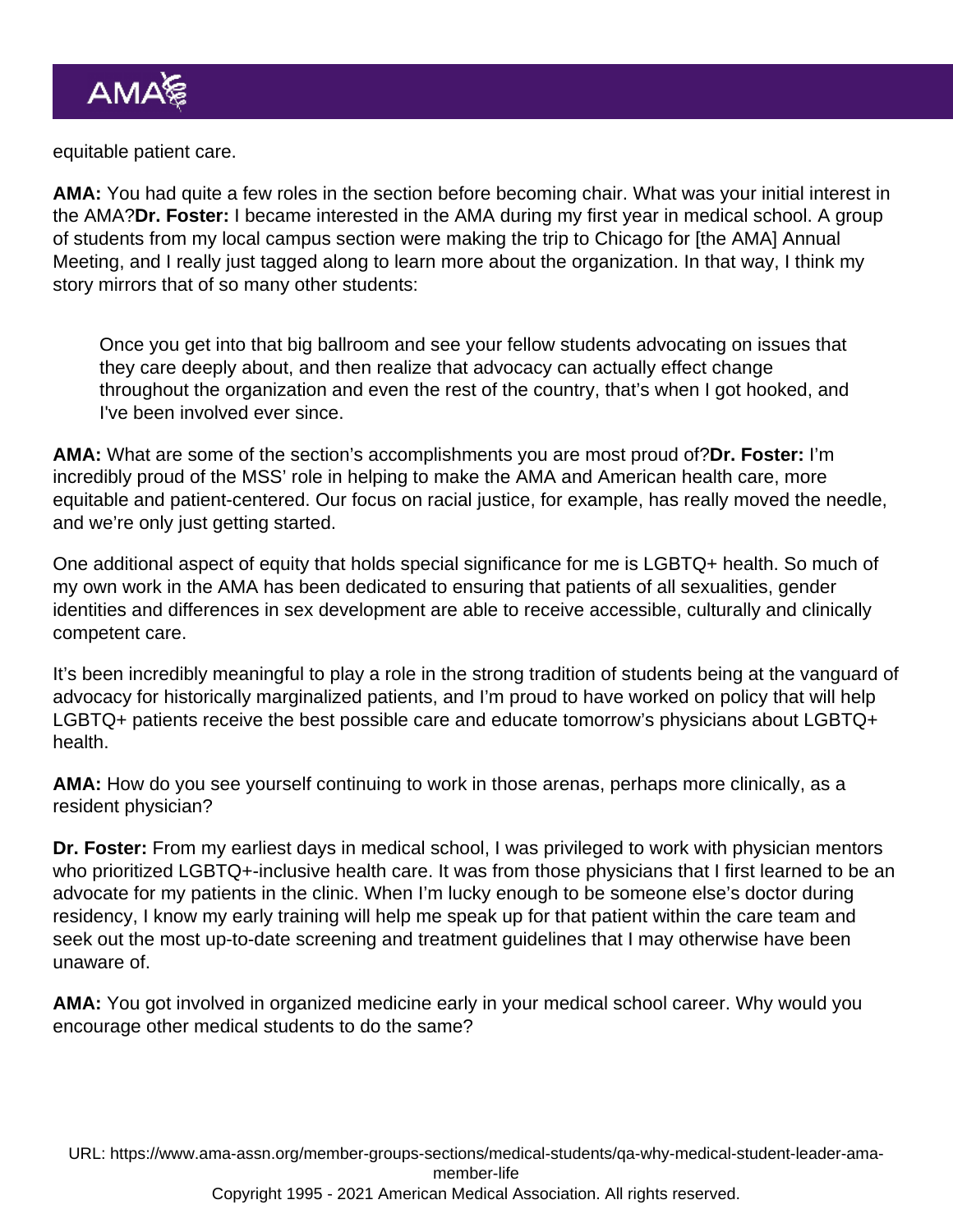Dr. Foster: As the voice of America's doctors and medical students, the AMA is uniquely positioned to help students reach their advocacy goals, and involvement in the AMA is the best way I can think of to have a significant impact on issues of medical education and public health. No other medical organization has both the influence of AMA in the town square and on Capitol Hill as well as a proven history of supporting and amplifying student voices and priorities.

The ability to get involved in your first year as a member—to take on leadership roles or start writing policy, to develop programming that educates students and physicians alike—that's a special opportunity afforded by the AMA that helps today's trainees grow into tomorrow's leaders, all while actually making a difference for our patients.

And within the Medical Student Section, we've been very intentional in working to craft a clear path for new members to onboard and advance within the organization from local campus section to regional and national positions. Throughout the MSS, we've cultivated such a supportive and welcoming environment. It's always a joy to see our veteran members encouraging first-year students to run for a position—any position—and cheer them on as they succeed and kick off their journey within the AMA.

AMA: Has your involvement with the AMA changed your career trajectory?

Dr. Foster: The AMA got me to think seriously about the role physicians can play in bettering health outside of the clinic. This organization changed how I think about advocacy, leadership, and health policy, and it made me a believer in the power of organized medicine to shape the future of health care.

I came to the AMA as first-year medical student and found an organization that I will be involved with for life.

I know now that the sort of policy work and leadership roles I've taken on within the AMA will be a staple throughout my career, and I'm excited to see the impact my graduating class—and future medical students—are able to have in the AMA going forward.

AMA: How do you see your role as an advocate changing as your transition to residency?

Dr. Foster: The Medical Student Section occupies this unique space within the AMA as a consistent voice bringing the conversation back to the patients we serve.

Part of this is due to how generous, inclusive, and thoughtful our students really are. But, of course, there are arenas in which medical students just don't typically have the lived experience to meaningfully contribute—whether that be issues of graduate medical education, billing, or clinical best practice.

URL: [https://www.ama-assn.org/member-groups-sections/medical-students/qa-why-medical-student-leader-ama](https://www.ama-assn.org/member-groups-sections/medical-students/qa-why-medical-student-leader-ama-member-life)[member-life](https://www.ama-assn.org/member-groups-sections/medical-students/qa-why-medical-student-leader-ama-member-life) Copyright 1995 - 2021 American Medical Association. All rights reserved.